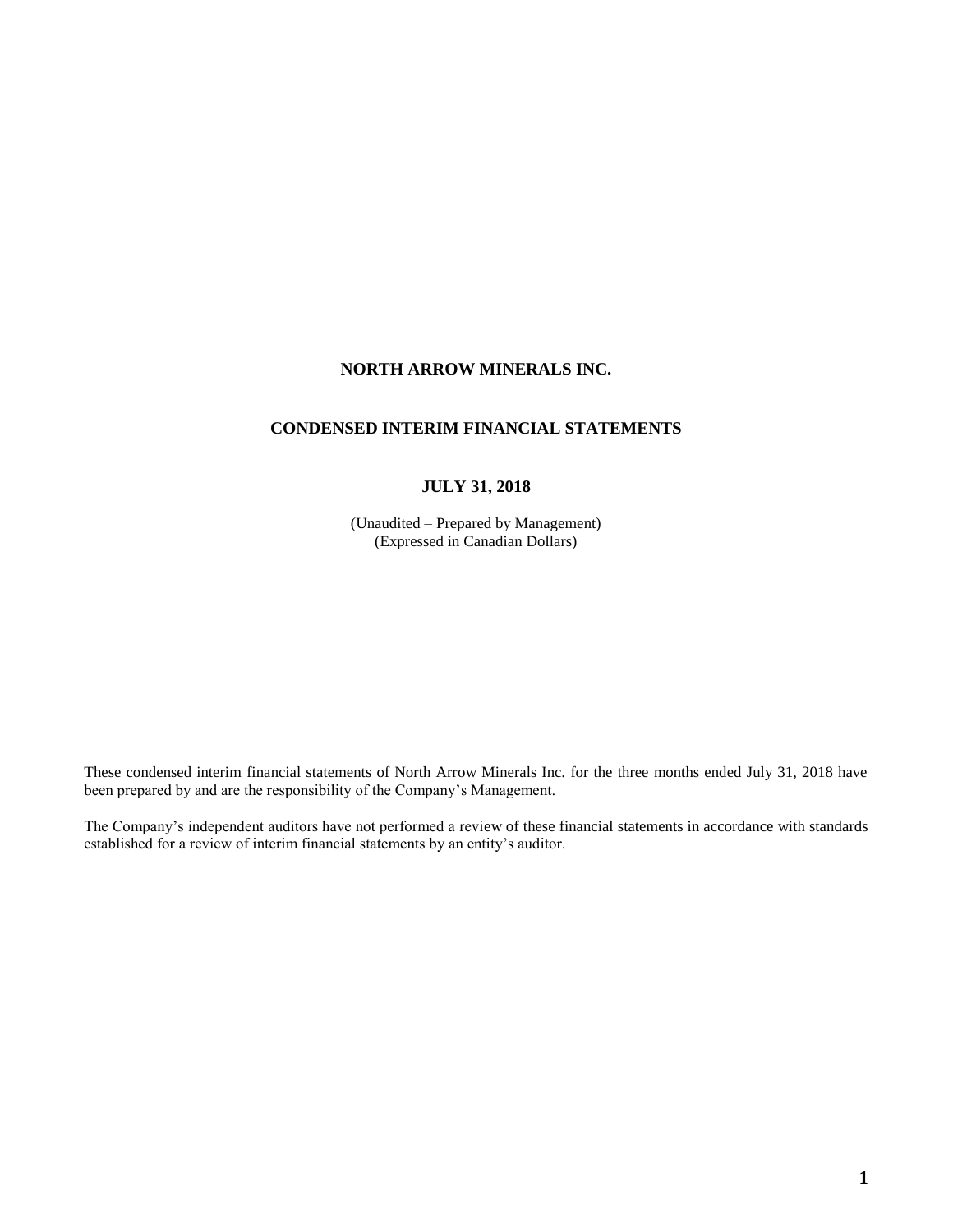## **NORTH ARROW MINERALS INC. CONDENSED INTERIM STATEMENTS OF FINANCIAL POSITION As at July 31, 2018 (Unaudited – Prepared by Management) (Expressed in Canadian Dollars)**

|                                                          | <b>July 31, 2018</b> | April 30, 2018   |
|----------------------------------------------------------|----------------------|------------------|
| <b>ASSETS</b>                                            |                      |                  |
| <b>Current</b>                                           |                      |                  |
| Cash                                                     | \$<br>2,993,602      | \$<br>774,951    |
| Receivables (Note 4)                                     | 91,266               | 117,155          |
| Marketable securities (Note 5)                           | 85,333               | 119,000          |
| Prepaid expenses                                         | 50,273               | 15,273           |
|                                                          | 3,220,474            | 1,026,379        |
| <b>Equipment</b> (Note 6)                                | 60,449               | 64,182           |
| <b>Exploration and evaluation assets (Note 7)</b>        | 17,164,138           | 16,340,050       |
|                                                          | \$<br>20,445,061     | \$<br>17,430,611 |
| <b>LIABILITIES</b>                                       |                      |                  |
| <b>Current</b>                                           |                      |                  |
| Accounts payable and accrued liabilities (Note 8 and 10) | \$<br>620,478        | \$<br>437,497    |
| Deferred premium (Note 9)                                | 203,714<br>824,192   | 437,497          |
|                                                          |                      |                  |
| <b>SHAREHOLDERS EQUITY</b>                               |                      |                  |
| Capital stock (Note 9)                                   | 36,097,528           | 33,362,855       |
| Share-based payment reserve (Note 9)                     | 4,689,785            | 4,256,791        |
| Investment revaluation reserve (Note 2)                  |                      | (50,000)         |
| Deficit                                                  | (21, 166, 444)       | (20, 576, 532)   |
|                                                          | 19,620,869           | 16,993,114       |
|                                                          | \$<br>20,445,061     | \$<br>17,430,611 |

**Nature and continuance of operations (Note 1) Commitments (Note 11)**

## **Approved and authorized on behalf of the Board on September 25, 2018:**

| "D. Grenville Thomas" | Director | "Blair |
|-----------------------|----------|--------|
|-----------------------|----------|--------|

*"D. Grenville Thomas"* Director *"Blair Murdoch"* Director

The accompanying notes are an integral part of these financial statements.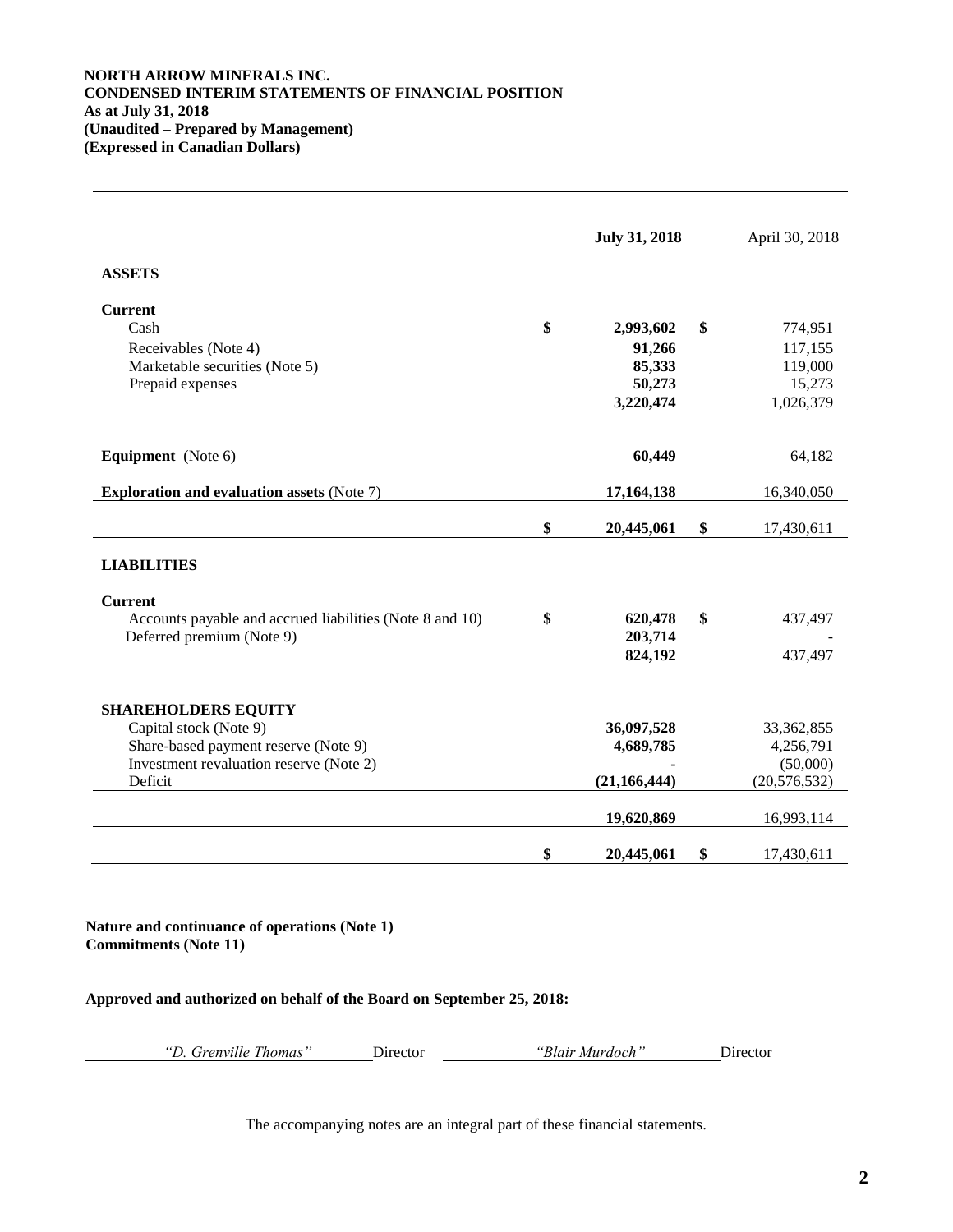## **NORTH ARROW MINERALS INC. CONDENSED INTERIM STATEMENTS OF LOSS AND COMPREHENSIVE LOSS For the Three Months Ended July 31, 2018 (Unaudited – Prepared by Management) (Expressed in Canadian Dollars)**

|                                                        | 2018             | 2017               |
|--------------------------------------------------------|------------------|--------------------|
|                                                        |                  |                    |
| Advertising, promotion and travel                      | \$<br>46,679     | \$<br>49,385       |
| Consulting (Note 10)                                   | 4,500            | 4,500              |
| Depreciation                                           | 3,733            | 4,307              |
| Office, miscellaneous and rent (Note 10)               | 26,746           | 25,907             |
| Professional fees                                      | 5,202            | 2,490              |
|                                                        | 11,749           |                    |
| Property investigation costs                           |                  | 12,026             |
| Regulatory and filing fees                             | 4,125            | 1,886              |
| Salaries and benefits (Note 10)                        | 72,079           | 92,494             |
| Share-based compensation (Note 9)                      | 432,994          | 264,010            |
|                                                        |                  |                    |
|                                                        | (607, 807)       | (457,005)          |
| Interest, foreign exchange and other income            |                  | 655                |
| Recovery of exploration and evaluation assets (Note 7) | 1,226            | 102,500            |
|                                                        |                  |                    |
| Gain (Loss) on marketable securities                   | (33,667)         | (8,968)            |
| Other income – deferred premium (Note 9)               | 100,336          |                    |
| Loss on revaluation of warrants (Note 5)               |                  | (3,750)            |
|                                                        | 67,895           | 90,437             |
|                                                        |                  |                    |
|                                                        |                  |                    |
| Net loss for the period                                | (539, 912)       | (366, 568)         |
| Unrealized gain on available-for-sale financial assets |                  | 36,188             |
|                                                        |                  |                    |
| Comprehensive loss for the period                      | \$<br>(539, 912) | \$<br>(330, 380)   |
|                                                        |                  |                    |
| Basic and diluted loss per share                       | \$<br>(0.01)     | \$<br>\$<br>(0.01) |
| Weighted average number of common shares               | 83,741,643       | 72,242,698         |

The accompanying notes are an integral part of these financial statements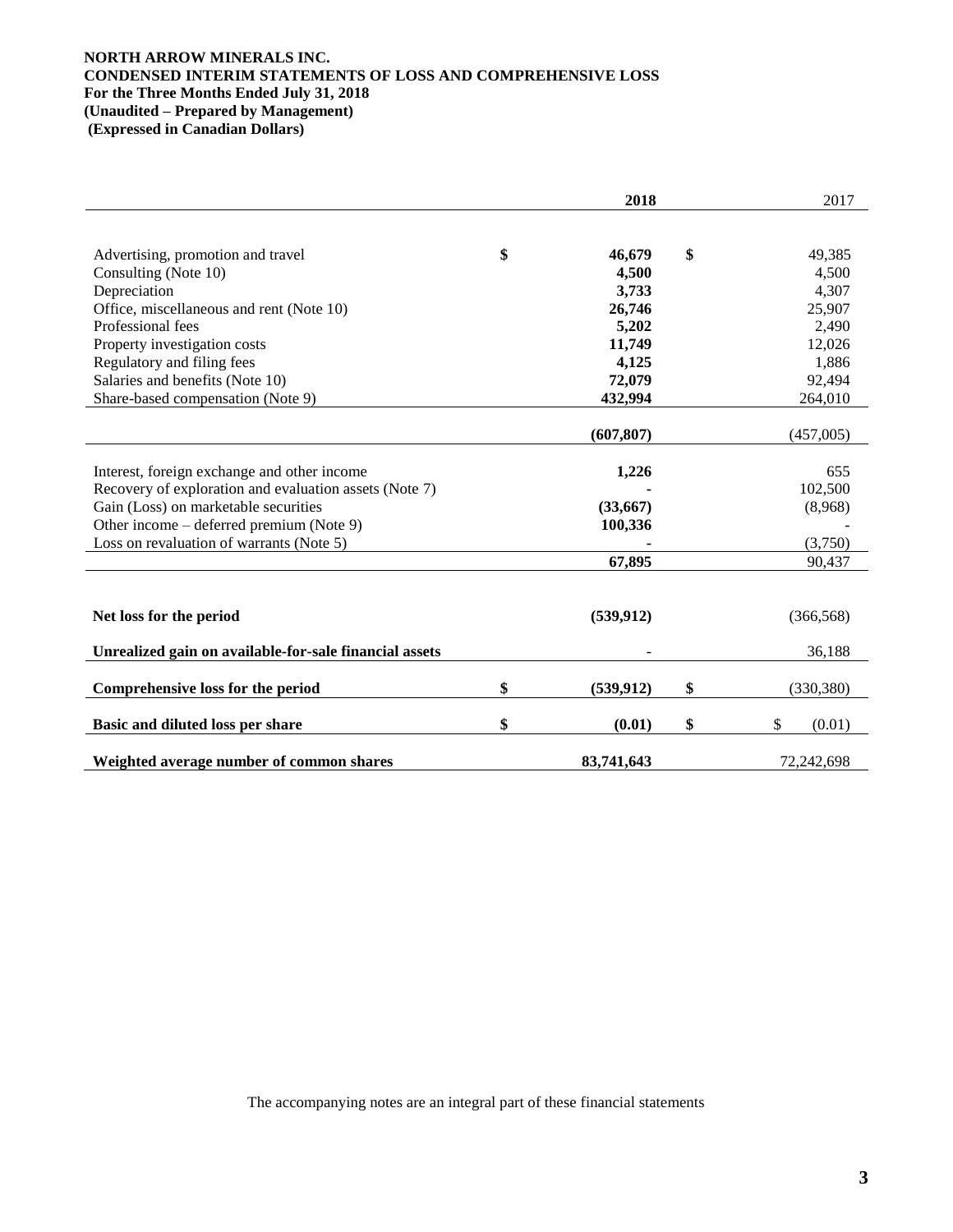## **NORTH ARROW MINERALS INC. CONDENSED INTERIM STATEMENTS OF CASH FLOWS For the Three Months Ended July 31, 2018 (Unaudited – Prepared by Management) (Expressed in Canadian Dollars)**

|                                                                                                                                                                                                                                                                                                                     | 2018                                               | 2017                                                                              |
|---------------------------------------------------------------------------------------------------------------------------------------------------------------------------------------------------------------------------------------------------------------------------------------------------------------------|----------------------------------------------------|-----------------------------------------------------------------------------------|
| <b>CASH FLOWS FROM OPERATING ACTIVITIES</b>                                                                                                                                                                                                                                                                         |                                                    |                                                                                   |
| Loss for the period                                                                                                                                                                                                                                                                                                 | \$<br>(539, 912)                                   | \$<br>(366, 568)                                                                  |
| Items not involving cash:                                                                                                                                                                                                                                                                                           |                                                    |                                                                                   |
| Depreciation                                                                                                                                                                                                                                                                                                        | 3,733                                              | 4,307                                                                             |
| Share-based compensation                                                                                                                                                                                                                                                                                            | 432,994                                            | 264,010                                                                           |
| Recovery of exploration and evaluation assets                                                                                                                                                                                                                                                                       |                                                    | (102,500)                                                                         |
| Loss on revaluation of warrants                                                                                                                                                                                                                                                                                     |                                                    | 3,750                                                                             |
|                                                                                                                                                                                                                                                                                                                     |                                                    |                                                                                   |
| Loss (gain) marketable securities                                                                                                                                                                                                                                                                                   | 33,667                                             | 8,968                                                                             |
| Other income- deferred premium                                                                                                                                                                                                                                                                                      | (100, 336)                                         |                                                                                   |
| Changes in non-cash working capital items:                                                                                                                                                                                                                                                                          |                                                    |                                                                                   |
| Receivables                                                                                                                                                                                                                                                                                                         | 25,889                                             | (40, 870)                                                                         |
| Prepaid expenses                                                                                                                                                                                                                                                                                                    | (35,000)                                           |                                                                                   |
| Accounts payable and accrued liabilities                                                                                                                                                                                                                                                                            | (10, 489)                                          | (28, 532)                                                                         |
| Due to related parties                                                                                                                                                                                                                                                                                              |                                                    | (4,647)                                                                           |
|                                                                                                                                                                                                                                                                                                                     | (189, 454)                                         | (262,082)                                                                         |
| <b>CASH FLOWS FROM INVESTING ACTIVITIES</b><br>Expenditures on exploration and evaluation assets, net<br>Proceeds on sale of data<br>Proceeds on sale of marketable securities<br>Purchase of equipment<br><b>CASH FLOWS FROM FINANCING ACTIVITIES</b><br>Proceeds from a private placement<br>Share issuance costs | (630, 618)<br>(630, 618)<br>3,128,892<br>(90, 169) | (884, 504)<br>50,000<br>26,520<br>(7,800)<br>(815, 784)<br>5,000,000<br>(36, 252) |
|                                                                                                                                                                                                                                                                                                                     |                                                    |                                                                                   |
|                                                                                                                                                                                                                                                                                                                     | 3,038,723                                          | 4,963,748                                                                         |
| Change in cash during the period                                                                                                                                                                                                                                                                                    | 2,218,651                                          | 3,885,882                                                                         |
| Cash, beginning of the period                                                                                                                                                                                                                                                                                       | 774,951                                            | 368,124                                                                           |
| Cash, end of the period                                                                                                                                                                                                                                                                                             | \$<br>2,993,602                                    | \$<br>4,254,006                                                                   |
| Cash paid during the period for interest                                                                                                                                                                                                                                                                            | \$<br>-                                            | \$                                                                                |
|                                                                                                                                                                                                                                                                                                                     |                                                    |                                                                                   |
| Cash paid during the period for income taxes                                                                                                                                                                                                                                                                        | \$                                                 | \$                                                                                |

**Supplemental disclosure with respect to cash flows (Note 12)**

The accompanying notes are an integral part of these financial statements.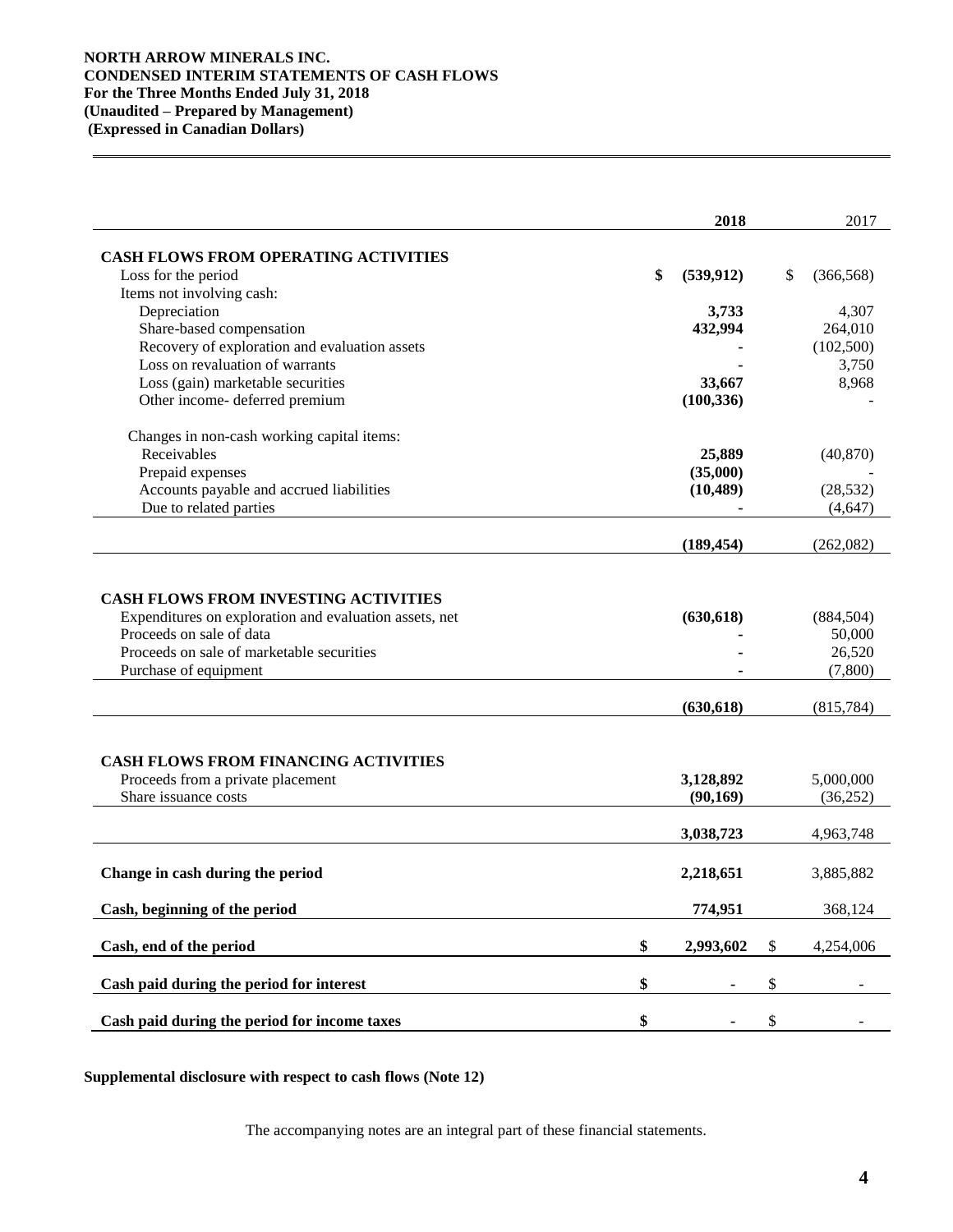# **NORTH ARROW MINERALS INC. CONDENSED INTERIM STATEMENTS OF CHANGES IN EQUITY (Unaudited – Prepared by Management)**

**(Expressed in Canadian Dollars)**

|                                                                                                                                                                                         | Number of<br><b>Shares</b> | <b>Capital Stock</b>      | <b>Share-based</b><br>payment<br>reserve | <b>Investment</b><br>revaluation<br>reserve | <b>Deficit</b>                            | <b>Total</b>                                                 |
|-----------------------------------------------------------------------------------------------------------------------------------------------------------------------------------------|----------------------------|---------------------------|------------------------------------------|---------------------------------------------|-------------------------------------------|--------------------------------------------------------------|
| Balance, April 30, 2017<br>Share-based compensation<br>Net loss<br>Investment gain<br>Private placement - net                                                                           | 56,155,741<br>20,000,000   | \$29,099,107<br>4,263,748 | \$3,143,846<br>264,010<br>700,000        | \$(49,188)<br>36,188                        | \$(19,636,608)<br>(366, 568)              | \$12,557,157<br>264,010<br>(366, 568)<br>36,188<br>4,963,748 |
| Balance, July 31, 2017                                                                                                                                                                  | 76,155,741                 | \$33,362,855              | \$4,107,856                              | \$(13,000)                                  | \$(20,003,176)                            | \$17,454,535                                                 |
| Balance, April 30, 2018<br><b>Reclassification on adoption</b><br>of IFRS $9 - (Note 2)$<br><b>Share-based compensation</b><br><b>Net loss</b><br>Private placement – net –<br>(Note 9) | 76,155,741<br>16,616,717   | \$33,362,855<br>2,734,673 | \$4,256,791<br>432,994                   | \$ (50,000)<br>50,000<br>۰                  | \$ (20,576,532)<br>(50,000)<br>(539, 912) | \$16,993,114<br>432,994<br>(539, 912)<br>2,734,673           |
| <b>Balance, July 31, 2018</b>                                                                                                                                                           | 92,772,458                 | \$36,097,528              | \$4,689,785                              | \$                                          | \$(21,166,444)                            | \$19,620,869                                                 |

The accompanying notes are an integral part of these financial statements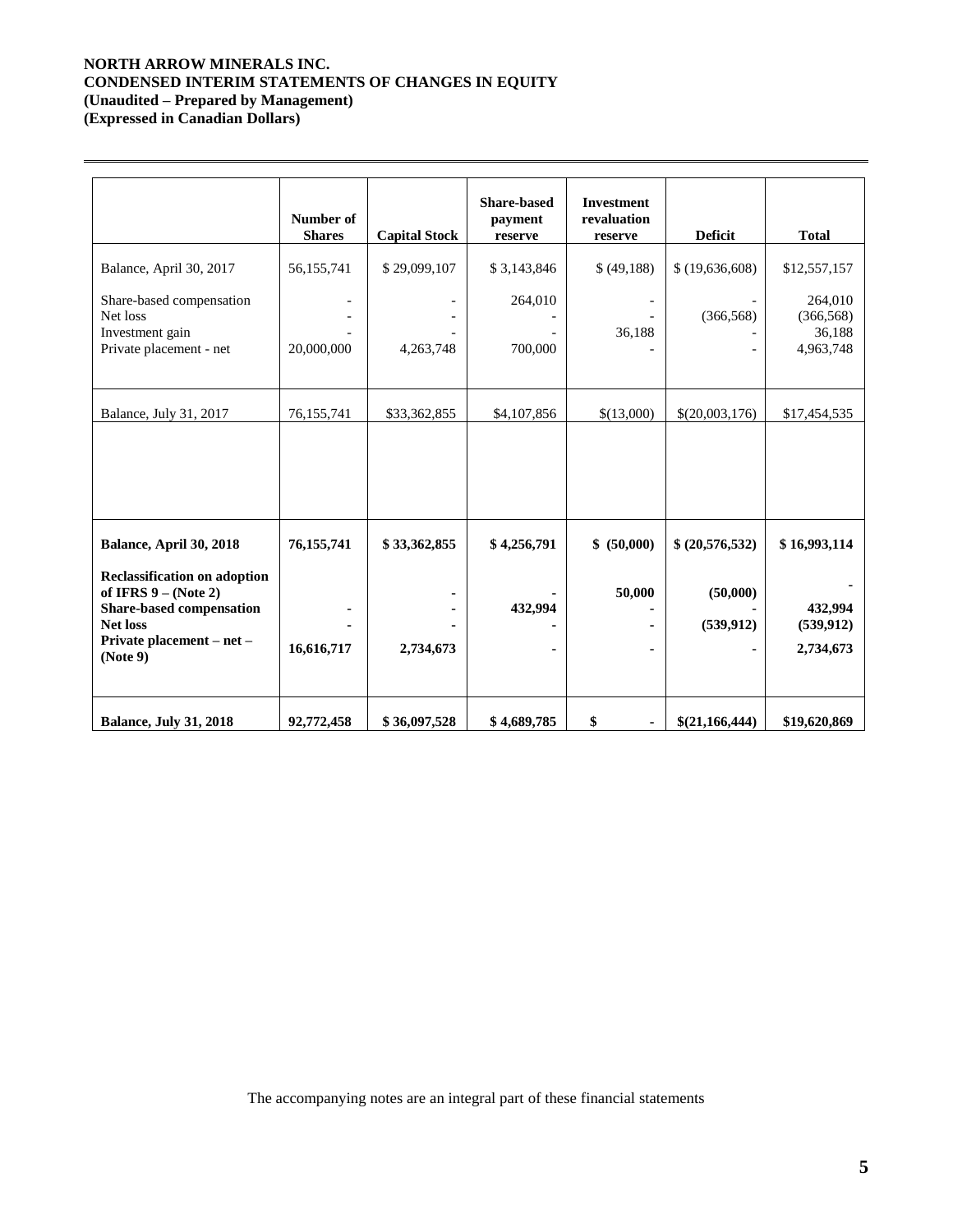## **1. NATURE AND CONTINUANCE OF OPERATIONS**

North Arrow Minerals Inc. (the "Company") is incorporated federally under the laws of the Canada Business Corporations Act ("CBCA").

The financial statements of the Company are presented in Canadian dollars, which is the functional currency of the Company.The Company trades on the TSX Venture Exchange (TSXV – NAR) and its registered office address is Ste. #960-789 West Pender Street, Vancouver, BC, Canada V6C 1H2.

The Company's principal business activity is the acquisition and exploration of exploration and evaluation assets. To date, the Company has not generated significant revenues from operations and is considered to be in the exploration stage.

These financial statements have been prepared on a going concern basis which assumes the Company will be able to realize its assets and discharge its liabilities in the normal course of business for the foreseeable future. At July 31, 2018, the Company had an accumulated deficit of \$21,166,444 (April 30, 2018 - \$20,576,532), incurred ongoing losses and has no source of recurring revenue. These material uncertainties may cast significant doubt upon the Company's ability to continue as a going concern. These financial statements do not reflect the adjustments to the carrying values of assets and liabilities, the reported amounts of expenses and the classification of statement of financial position items if the going concern assumption was inappropriate. These adjustments could be material.

The Company's continuation as a going concern is dependent on the successful results from its mineral property exploration activities, its ability to reduce or defer discretionary expenditures and its continued ability to raise equity capital or borrowings sufficient to meet current and future obligations.

# **2. BASIS OF PRESENTATION**

## **a) Statement of Compliance**

These financial statements have been prepared in accordance with International Financial Reporting Standards ("IFRS") as issued by the International Accounting Standards Board ("IASB") and interpretations of the International Financial Reporting Interpretations Committee ("IFRIC") and specifically with IAS 34, Interim Financial Reporting. The accounting policies applied in preparation of these financial statements are consistent with those applied and disclosed in the Company's financial statements for the year ended April 30, 2018, save for the adoption of IFRS 9 as outlined below. These financial statements are presented in Canadian dollars unless otherwise noted.

## **b) Historical cost**

These financial statements have been prepared on a historical cost basis except for certain financial instruments measured at fair value.

#### **c) Change in accounting policy – financial instruments**

On May 1, 2018, the Company adopted IFRS 9- financial instruments ("IFRS 9') which replaced IAS 39 Financial Instruments: Recognition and Measurement. IFRS 9 did not impact the Company's classification and measurement of financial assets and liabilities except for marketable securities. The Company adopted IFRS 9 retrospectively without restatement of comparative amounts resulting in a reclassification of \$50,000 from investment revaluation reserve to deficit at May 1, 2018. Future changes in the fair value of marketable securities will be recorded directly in profit or loss. No other differences of any significance have been noted in relation to the adoption of IFRS 9.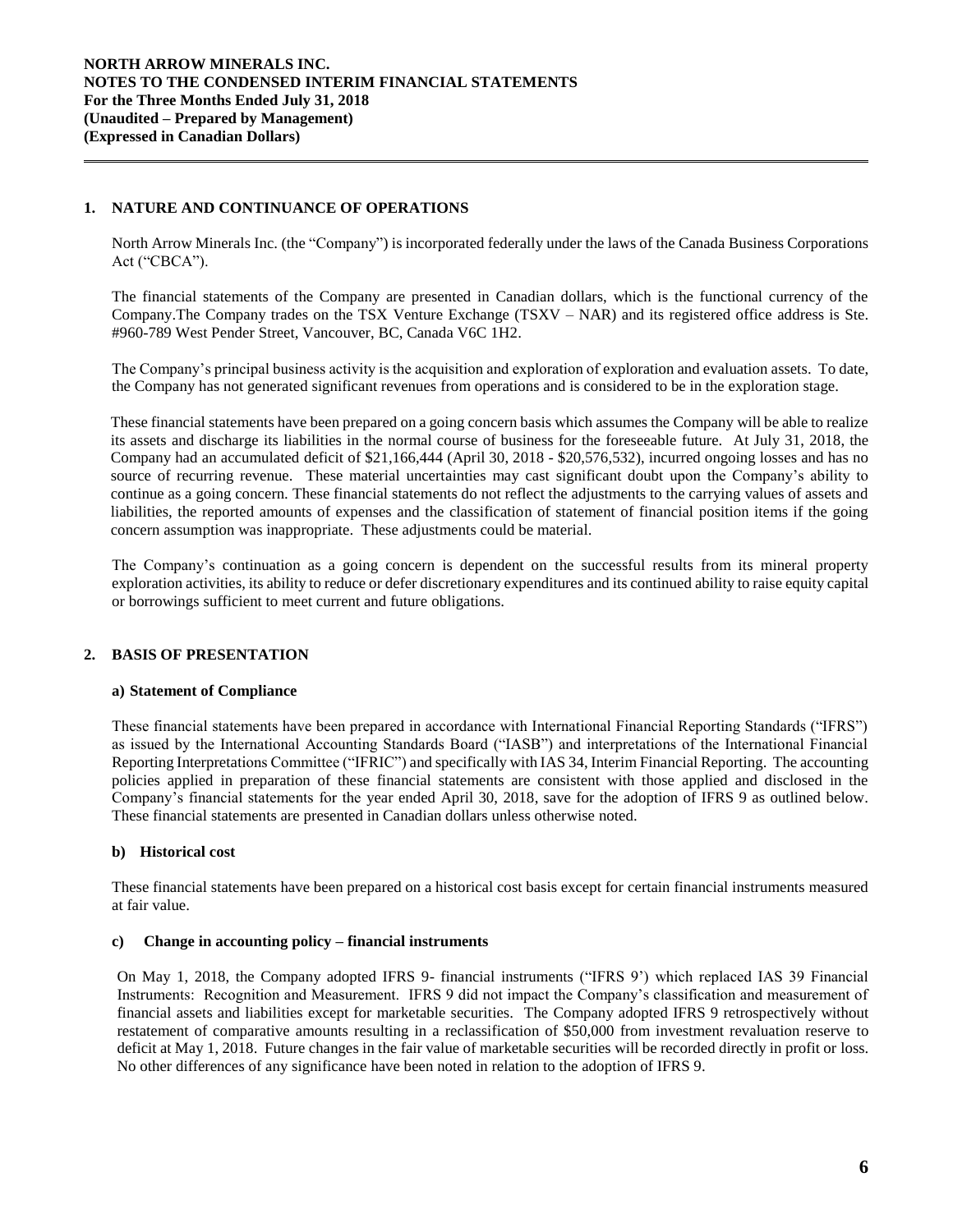## **2. BASIS OF PRESENTATION - continued**

#### **d) Significant accounting judgments, estimates and assumptions**

The preparation of financial statements in conformity with IFRS requires management to make certain estimates, judgments and assumptions that affect the reported amounts of assets and liabilities at the date of the financial statements and the reported revenues and expenses during this period.

Although management uses historical experiences and its best knowledge of the amount, events or actions to form the basis for judgments and estimates, actual results may differ from these estimates.

The most significant accounts that require estimates as the basis for determining the stated amounts include the recoverability of exploration and evaluation assets, valuation of share-based payments, marketable securities, valuation of deferred premiums and valuation of deferred tax amounts.

Critical judgments exercised in applying accounting policies that have the most significant effect on the amounts recognized in the financial statements are as follows:

(i) Economic recoverability and probability of future benefits of exploration and evaluation costs*.* 

Management has determined that exploration, evaluation and related costs incurred which were capitalized may have future economic benefits and may be economically recoverable. Management uses several criteria in its assessments of economic recoverability and probability of future economic benefits including geologic and other technical information, history of conversion of mineral deposits with similar characteristics to its own properties to proven and probable mineral reserves, the quality and capacity of existing infrastructure facilities, evaluation of permitting and environmental issues and local support for the project.

(ii) Valuation of share-based payments and warrants recorded as marketable securities

The Company uses the Black-Scholes Option Pricing Model for valuation of share-based payments and warrants recorded as marketable securities. Option pricing models require the input of subjective assumptions including expected price volatility, interest rates and forfeiture rate. Changes in the input assumptions can materially affect the fair value estimate and Company's earnings and equity reserves.

iii) Valuation of deferred premiums and flow-through shares

On issuance the Company bifurcates the flow- through share into i) a flow-though share premium liability based on the estimated premium the investor pays for the flow-through share feature and ii) share capital. Upon qualifying expenses being incurred, the Company derecognizes the liability and the premium is recognized as other income.

iv) Income taxes

In assessing the probability of realizing income tax assets, management makes estimates related to expectations of future taxable income, applicable tax opportunities, expected timing of reversals of existing temporary differences and the likelihood that tax positions taken will be sustained upon examination by applicable tax authorities. In making its assessments, management gives additional weight to positive and negative evidence that can be objectively verified.

## **3. FINANCIAL INSTRUMENTS AND RISK MANAGEMENT**

Financial instruments measured at fair value are classified into one of three levels in the fair value hierarchy according to the relative reliability of the inputs used to estimate the fair values. The three levels of the fair value hierarchy are: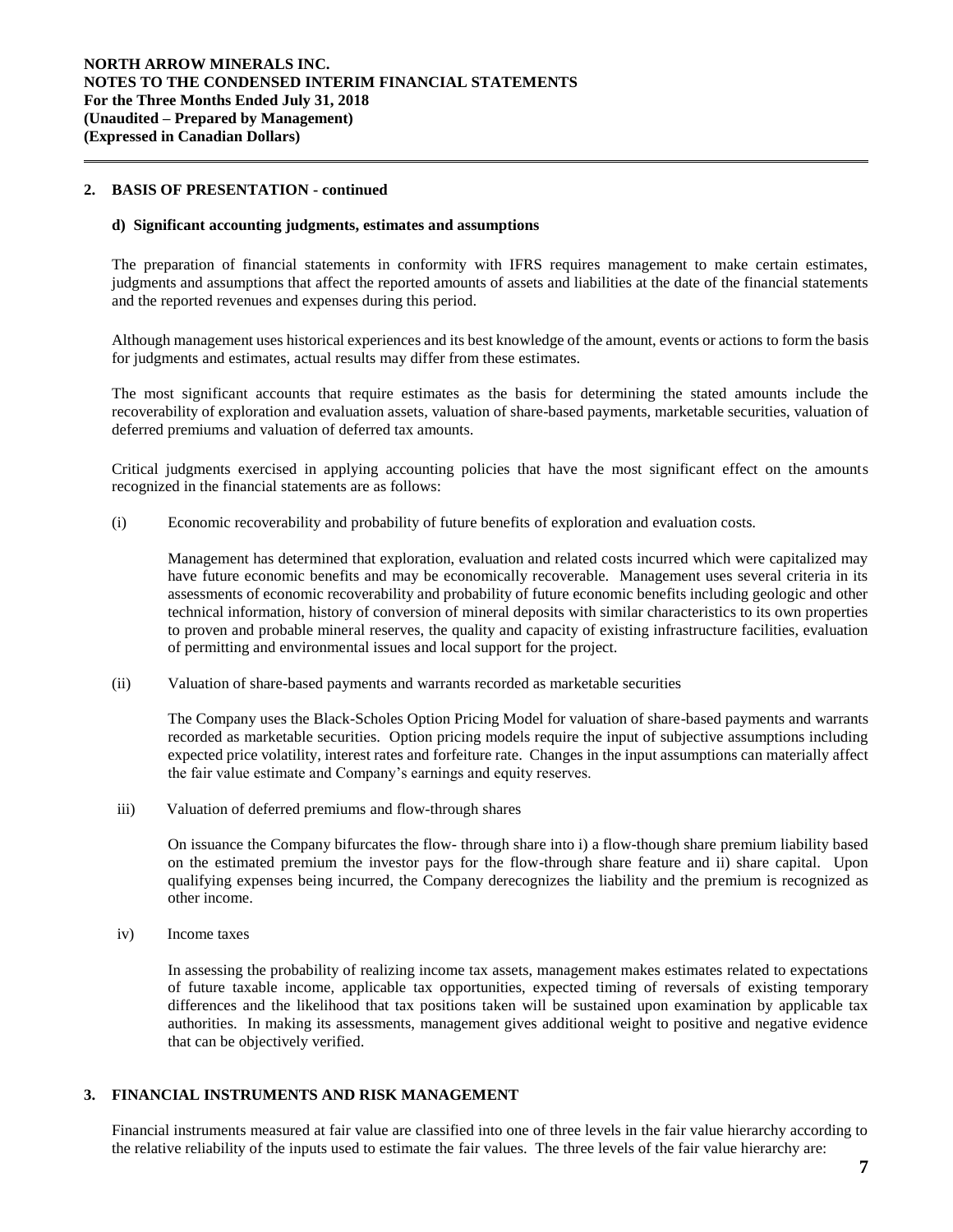## **3. FINANCIAL INSTRUMENTS AND RISK MANAGEMENT - continued**

- Level 1 Unadjusted quoted prices in active markets for identical assets or liabilities;
- Level 2 Inputs other than quoted prices that are observable for the asset or liability either directly or indirectly; and
- Level 3 Inputs that are not based on observable market data.

The Company's financial instruments consist of cash, marketable securities, receivables and accounts payable and accrued liabilities. Cash is carried at fair value using a Level 1 fair value measurement. The carrying value of receivables and accounts payable and accrued liabilities approximate their fair values due to their immediate or short-term maturity. Marketable securities consisting of common shares are recorded at fair value based on the quoted market prices in active markets at the reporting date, which is consistent with Level 1 of the fair value hierarchy**.** Marketable securities consisting of warrants are recorded at fair value based on a Black Scholes pricing model consistent with Level 3 of the fair value hierarchy.

The Company is exposed to a variety of financial risks by virtue of its activities, including credit risk, interest rate risk, liquidity risks, foreign currency risk, and equity market risk. The Company's objective with respect to risk management is to minimize potential adverse effects on the Company's financial performance. The Board of Directors provides direction and guidance to management with respect to risk management. Management is responsible for establishing controls and procedures to ensure that financial risks are mitigated to acceptable levels.

## Credit risk

Credit risk is the risk of financial loss to the Company if a counter-party to a financial instrument fails to meet its contractual obligations. The Company manages credit risk by investing its excess cash in short-term investments with investment grade ratings, issued by a Canadian chartered bank. The Company's receivables consist primarily of sales tax receivables due from the federal government and receivables from companies with which the Company has exploration agreements or options. The maximum exposure to credit risk at the reporting date is the carrying value of the Company's receivables and cash.

#### Interest rate risk

Interest rate risk is the risk that the fair value or future cash flows of a financial instrument will fluctuate because of changes in market interest rates. Financial assets and liabilities with variable interest rates expose the Company to interest rate risk with respect to its cash flow. It is management's opinion that the Company is not exposed to significant interest rate risk.

#### Liquidity risk

Liquidity risk is the risk that the Company will not be able to meet its obligations as they become due. The Company's ability to continue as a going concern is dependent on management's ability to raise the funds required through future equity financings, asset sales or exploration option agreements, or a combination thereof. The Company has no regular cash flow from its operating activities. The Company manages its liquidity risk by forecasting cash flow requirements for its planned exploration and corporate activities and anticipating investing and financing activities. Management and the Board of Directors are actively involved in the review, planning and approval of annual budgets and significant expenditures and commitments. Failure to realize additional funding could cast significant doubt on the Company's ability to continue as a going concern. As at July 31, 2018, the Company had cash of \$2,993,602 (April 30, 2018 - \$774,951) available to settle current liabilities of \$824,192 (April 30, 2018 - \$437,497).

#### Foreign currency risk

The Company's activities are within Canada and accordingly the Company is not subject to significant foreign currency risk.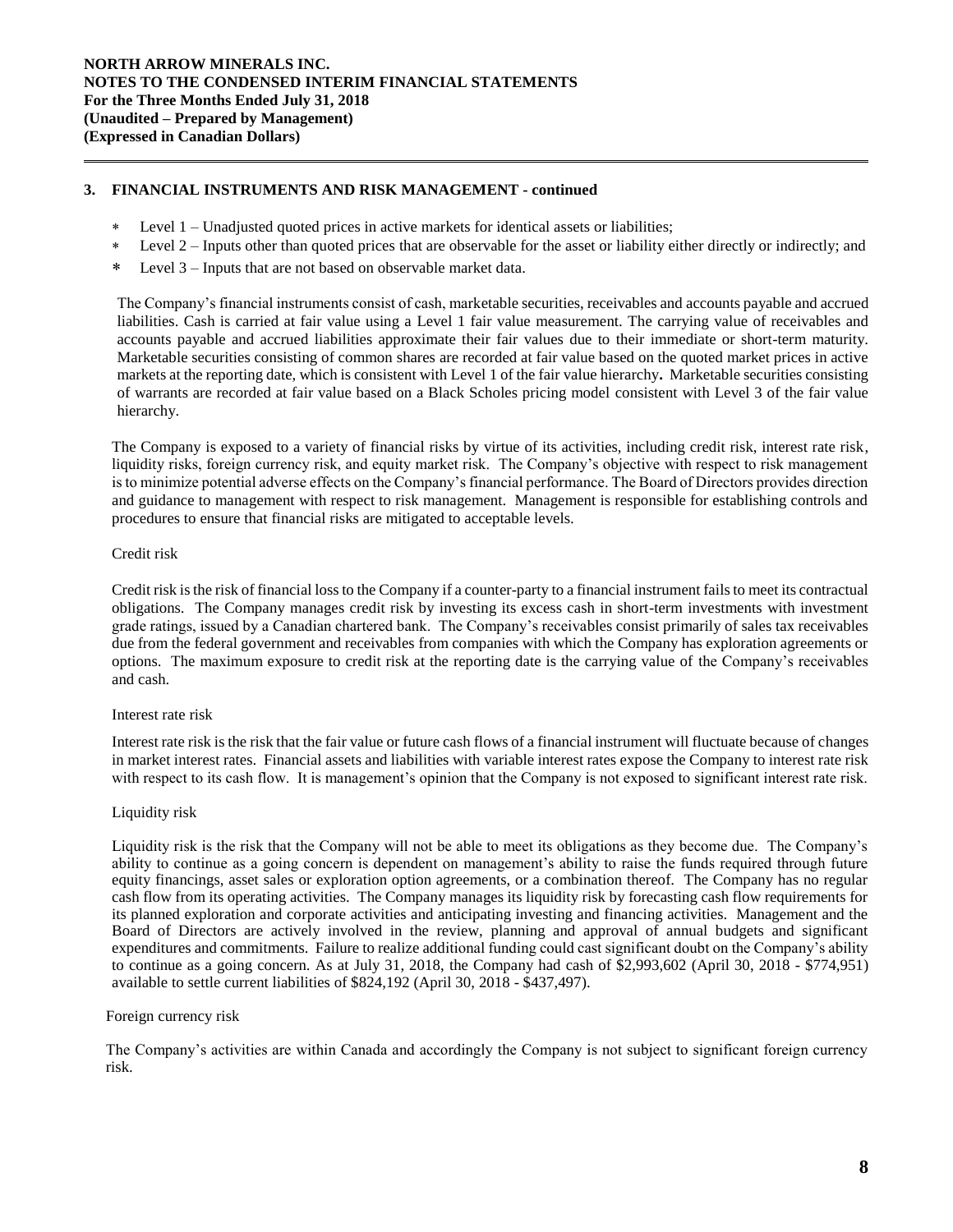## **3. FINANCIAL INSTRUMENTS AND RISK MANAGEMENT - continued**

#### Equity market risk

The Company is exposed to equity price risk arising from its marketable securities, which are classified as available-forsale. The Company plans to sell its marketable securities as market conditions permit, or as is required to finance the Company's operations from time-to-time.

## **4. RECEIVABLES**

|                                          | <b>July 31, 2018</b>   |   | April 30, 2018   |
|------------------------------------------|------------------------|---|------------------|
| HST/GST receivables<br>Other receivables | 41,122<br>۰D<br>50,144 | ◡ | 66,497<br>50,658 |
|                                          | 91.266                 |   | 117,155          |

## **5. MARKETABLE SECURITIES**

|                                                          | <b>July 31, 2018</b> |                                       | April 30,2018 |                             |
|----------------------------------------------------------|----------------------|---------------------------------------|---------------|-----------------------------|
|                                                          | Cost                 | Fair<br><b>Market</b><br><b>Value</b> | Cost          | <b>Fair Market</b><br>Value |
| Commodities Corp. -<br><b>Clean</b><br>800.000<br>shares | \$64,000             | \$32,000                              | \$64,000      | \$44,000                    |
| Benchmark Metals Inc – 333,333 shares                    | 105,000              | 53,333                                | 105,000       | 75,000                      |
|                                                          | \$169,000            | \$85,333                              | \$169,000     | \$119,000                   |

a) During the year ended April 30, 2017, the Company sold its interest in the in the previously written off Torp Lake and Phoenix mineral claims to Clean Commodities Corp. (previously Athabasca Nuclear Corp.) for consideration of 2,500,000 common shares of Clean Commodities Corp. having a fair value of \$200,000 and warrants entitling the Company to purchase an additional 1,000,000 common shares at a price of \$0.20 for a period of two years with a fair value of \$33,524 under the following assumptions.

|                               | <b>July 31, 2018</b> | April 30, 2018 |
|-------------------------------|----------------------|----------------|
| Risk – free interest rate     |                      | $00\%$         |
| Expected life of the warrants |                      | $0.08$ years   |
| Annualized volatility         |                      | 120.00%        |

During the period the warrants expired unexercised.

b) During the year ended April 30, 2018, Company completed the sale of its 100% interest in the Contwoyto Project, Nunavut, including the Butterfly gold prospect, to Benchmark Metals Inc. ("Benchmark"), formerly Crystal Exploration Inc., for consideration of \$100,000 and 333,333 common shares of Benchmark. Under the terms of the agreement, the Company received \$50,000 and 333,333 shares, having a fair value of \$105,000, with the balance of the cash due on or before December 15, 2018. The Company retains a 1.0% gross overriding royalty on diamonds and a 1.0% net smelter return on precious and base metals. Half of the royalties can be purchased by Bench at any time with the payment of \$1.0 million. The Company will also receive conditional share payments of 166,666 Benchmark shares in the event that Benchmark reports an inferred gold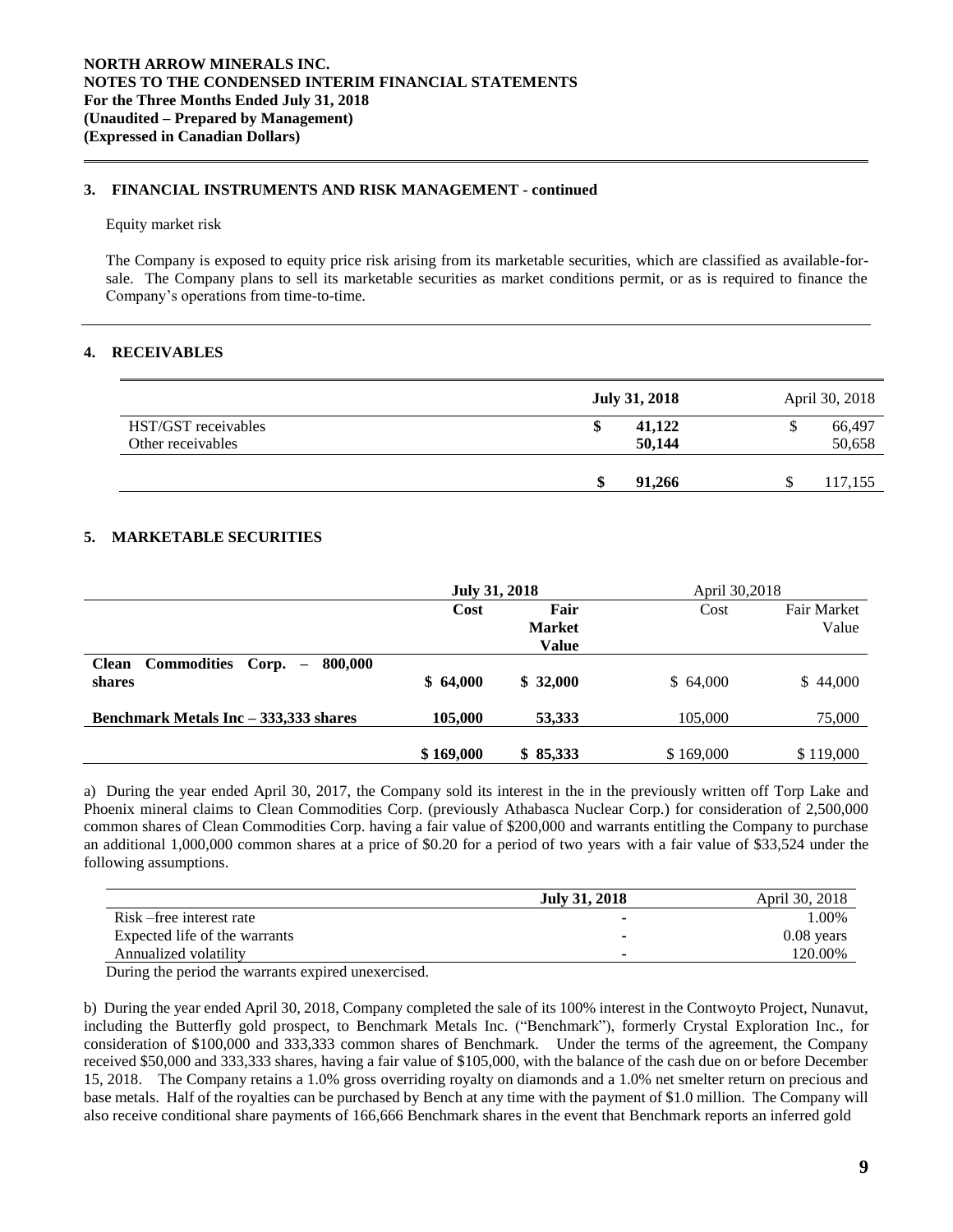## **5. MARKETABLE SECURITIES – continued**

resource exceeding 250,000 ounces associated with the Butterfly gold prospect and a further 166,666 Benchmark shares in the event it reports a separate inferred resource of at least 250,000 ounces of gold outside of the Butterfly area.

## **6. EQUIPMENT**

| <b>Office and computer</b> | <b>Field</b> |              |  |
|----------------------------|--------------|--------------|--|
| equipment                  |              | <b>Total</b> |  |
|                            |              |              |  |
|                            |              |              |  |
| \$32,759                   | \$93,775     | \$126,534    |  |
| 14,256                     |              | 14,256       |  |
| 47,015                     | 93,775       | 140,790      |  |
|                            |              |              |  |
| 47,015                     | 93,775       | 140,790      |  |
|                            |              |              |  |
|                            |              |              |  |
| 19,139                     | 39,759       | 58,898       |  |
| 6,907                      | 10,803       | 17,710       |  |
| 26,046                     | 50,562       | 76,608       |  |
| 1,573                      | 2,160        | 3,733        |  |
| \$27,619                   | \$52,722     | \$80,341     |  |
|                            |              |              |  |
|                            |              |              |  |
| \$ 20,969                  | \$43,213     | \$64,182     |  |
| \$19,396                   | \$41,053     | \$60,449     |  |
|                            |              | equipment    |  |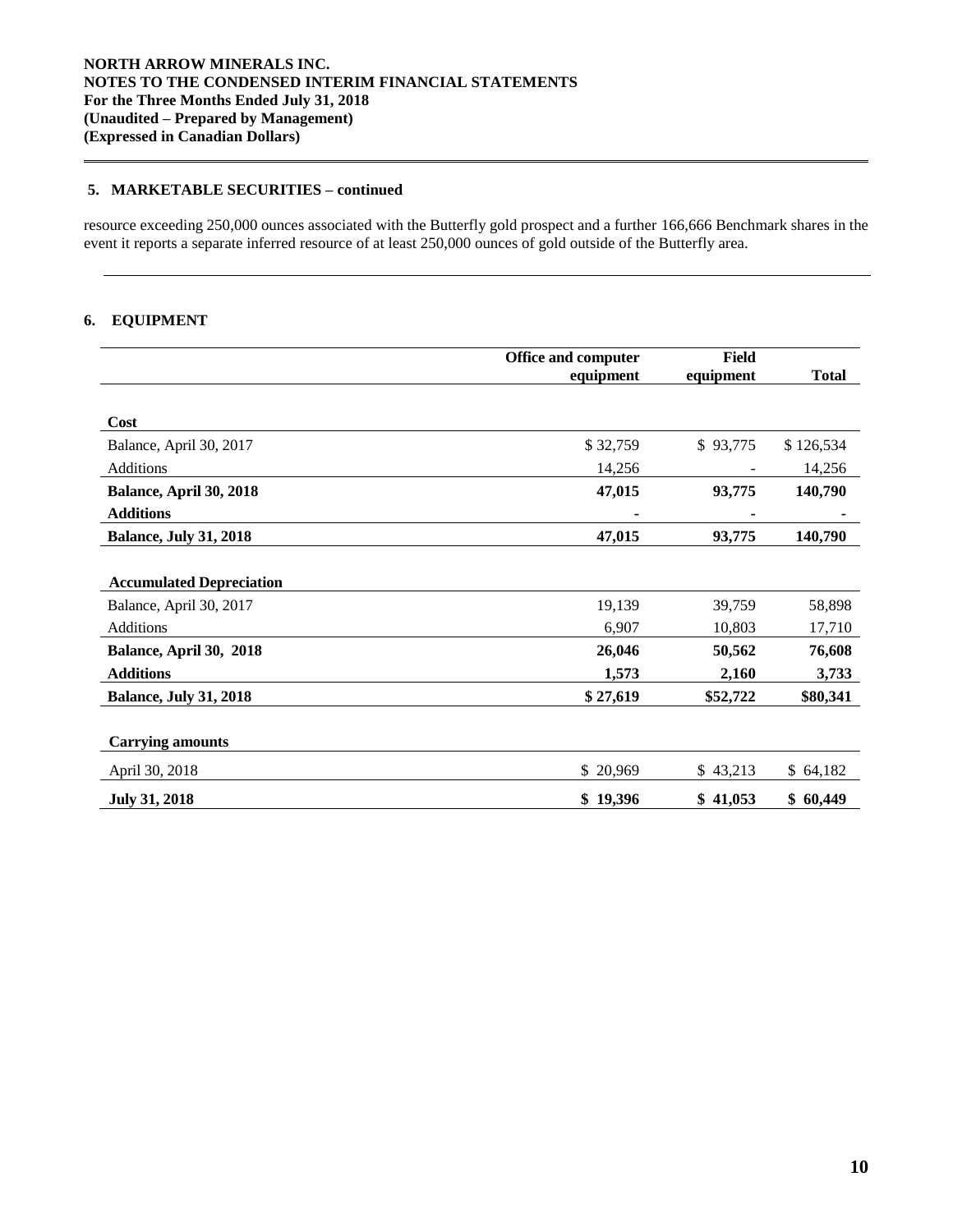# **7. EXPLORATION AND EVALUATION ASSETS**

|                                         |                  | <b>Expended</b> | Write-offs           |                      |
|-----------------------------------------|------------------|-----------------|----------------------|----------------------|
|                                         |                  | <b>During</b>   | During the           |                      |
|                                         | April 30, 2018   | the Period      | <b>Period</b>        | <b>July 31, 2018</b> |
|                                         |                  |                 |                      |                      |
| <b>Diamond Properties</b>               |                  |                 |                      |                      |
| Lac de Gras, Canada                     |                  |                 |                      |                      |
| <b>Exploration</b> costs                | \$235,404        | \$              | \$                   | \$235,404            |
| Acquisition and tenure costs            | 277,918          |                 |                      | 277,918              |
| Geological, data collection and assays  | 153,559          |                 |                      | 153,559              |
| Office and salaries                     | 134,040          |                 |                      | 134,040              |
|                                         | 800,921          |                 |                      | 800,921              |
| Pikoo, Canada                           |                  |                 |                      |                      |
| <b>Exploration</b> costs                | 1,257,815        | 185             |                      | 1,258,000            |
| Drilling                                | 2,085,859        |                 |                      | 2,085,859            |
| Acquisition and tenure costs            | 213,660          | 410             |                      | 214,070              |
| Geological, data collection and assays  | 1,592,006        | 2,921           |                      | 1,594,927            |
| Office and salaries                     | 630,709          | 188             | $\blacksquare$       | 630,897              |
| Contribution from joint-venture partner | (637, 813)       |                 |                      | (637, 813)           |
|                                         | 5,142,236        | 3,704           |                      | 5,145,940            |
| Loki, Canada                            |                  |                 |                      |                      |
| <b>Exploration</b> costs                | 385,581          | 26,998          |                      | 412,579              |
| Drilling                                | 269,829          | 2,765           |                      | 272,594              |
| Acquisition and tenure costs            | 56,924           |                 |                      | 56,924               |
| Geological, data collection and assays  | 169,291          | 13,150          |                      | 182,441              |
| Office and salaries                     | 138,439          | 8,806           |                      | 147,245              |
| Recoveries                              | (144,500)        | (110, 500)      |                      | (255,000)            |
|                                         | 875,564          | (58, 781)       |                      | 816,783              |
|                                         |                  |                 |                      |                      |
| Naujaat, Canada                         |                  |                 |                      |                      |
| Exploration costs                       | 733,146          | 76,945          |                      | 810,091              |
| Drilling                                | 1,464,020        |                 |                      | 1,464,020            |
| Acquisition and tenure costs            | 337,152          | 18,161          |                      | 355,313              |
| Geological, data collection and assays  | 4,669,946        | 12,430          |                      | 4,682,376            |
| Office and salaries                     | 713,048          | 23,616          | ٠                    | 736,664              |
|                                         | 7,917,312        | 131,152         |                      | 8,048,464            |
| Luxx, Canada                            |                  |                 |                      |                      |
| <b>Exploration</b> costs                | 50,420           |                 |                      | 50,420               |
| Acquisition and tenure costs            | 138,733          |                 |                      | 138,733              |
| Geological, data collection and assays  | 121,301          |                 |                      | 121,301              |
| Office and salaries                     | 44,793           |                 |                      | 44,793               |
|                                         | 355,247          | $\blacksquare$  | $\blacksquare$       | 355,247              |
|                                         |                  |                 |                      |                      |
| Mel, Canada                             |                  |                 |                      |                      |
| Exploration costs                       | 204,085          | 572,008         |                      | 776,093              |
| Drilling                                |                  | 77,718          |                      | 77,718               |
| Acquisition and tenure costs            | 287,338          |                 |                      | 287,338              |
| Geological, data collection and assays  | 634,677          | 33,008          |                      | 667,685              |
| Office and salaries                     | 122,670          | 65,279          |                      | 187,949              |
|                                         | 1,248,770        | 748,013         | ٠                    | 1,996,783            |
|                                         |                  |                 |                      |                      |
| <b>TOTAL</b>                            | 16,340,050<br>\$ | \$824,088       | \$<br>$\blacksquare$ | \$<br>17,164,138     |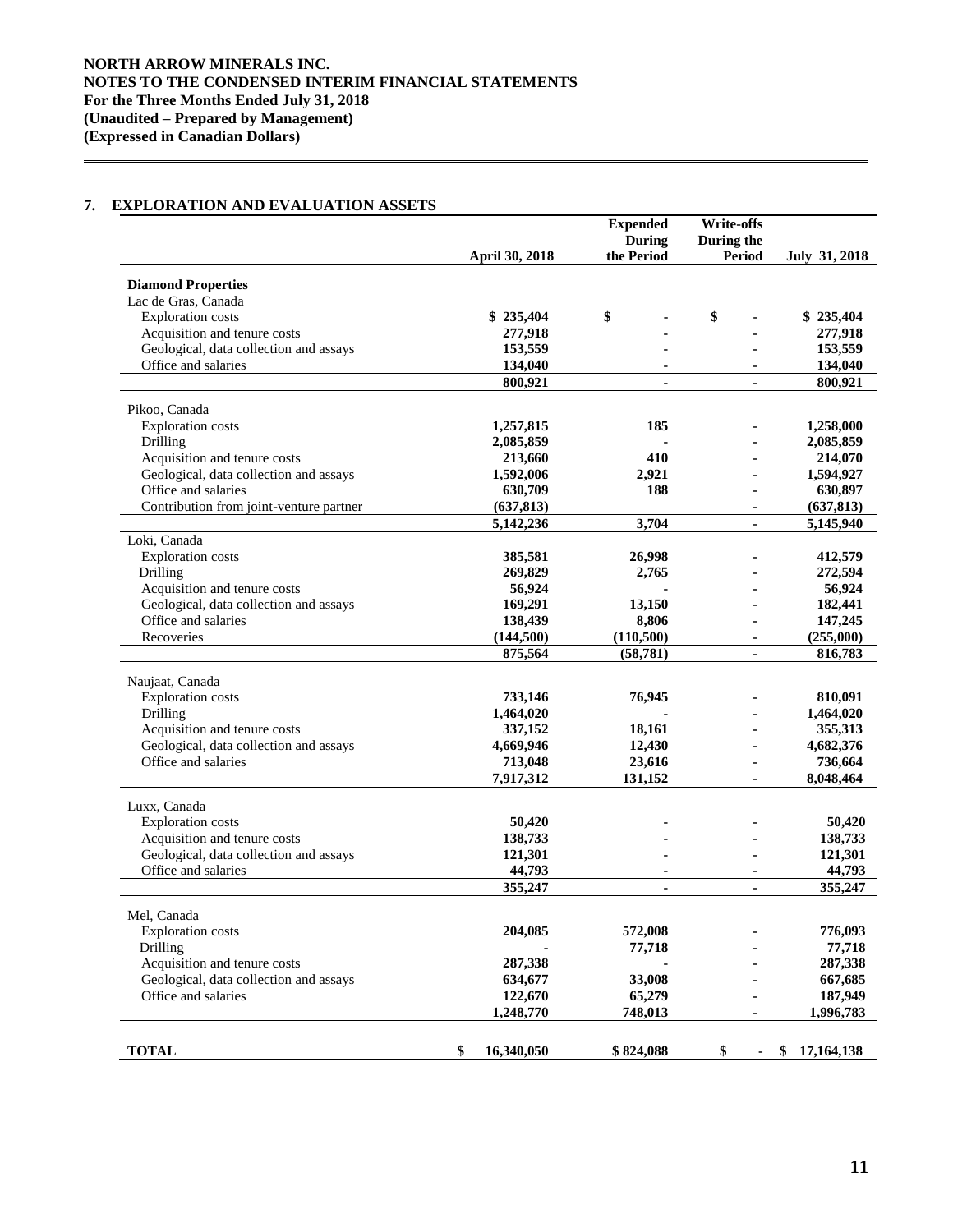#### April 30, 2017 Expended During the Year Write-offs During the Year April 30, 2018 **Diamond Properties** Lac de Gras, Canada Exploration costs <br>  $\frac{1}{277,918}$   $\frac{1}{277,918}$   $\frac{1}{277,918}$   $\frac{1}{277,918}$   $\frac{1}{277,918}$   $\frac{1}{277,918}$ Acquisition and tenure costs<br>
Geological, data collection and assays<br>  $153.559$ <br>  $153.559$ <br>  $-$ <br>  $153.559$ Geological, data collection and assays 153,559 - 153,559 Office and salaries 134,040 - 134,040 - 134,040 800,921 - 800,921 Pikoo, Canada Exploration costs 1,254,897 2,918 - 1,257,815 Drilling 2,085,859 - - 2,085,859 Acquisition and tenure costs 212,097 1,563 - 213,660 Geological, data collection and assays 1,548,918 43,088 - 1,592,006 Office and salaries 615,038 15,671 - 630,709 Contribution from joint-venture partner (637,813) - - (637,813) 5,078,996 63,240 - 5,142,236 Loki, Canada Exploration costs 5,800 379,781 - 385,581<br>Drilling 269,829 - 269,829 Drilling 269,829 - 269,829 - 269,829 - 269,829 - 269,829 - 269,829 - 269,829 Acquisition and tenure costs 4,842 52,082 - 56,924 Geological, data collection and assays  $70,431$  98,860 - 169,291 Office and salaries 34,025 104,414 - 138,439 Recoveries (144,500) (144,500) (144,500) 115,098 760,466 - 875,564 Naujaat, Canada Exploration costs 402,134 331,012 - 733,146 Drilling 240,218 1,223,802 - 1,464,020 Acquisition and tenure costs 313,695 23,457 - 337,152 Geological, data collection and assays 3,456,366 1,213,580 - 4,669,946 Office and salaries 328,553 384,495 - 713,048<br>4,740,966 3,176,346 - 7,917,312 4,740,966 Luxx, Canada Exploration costs 50,420 - 50,420<br>Acquisition and tenure costs 50,420<br>138,733 - 138,733 Acquisition and tenure costs<br>
Geological, data collection and assays<br>  $121,301$ <br>  $-$  121,301 Geological, data collection and assays 121,301 - 121,301 - 121,301 - 121,301 - 121,301 - 121,301 - 121,301 - 121,301 - 121,301 - 121,301 - 121,301 - 121,301 - 121,301 - 121,301 - 121,301 - 121,301 - 121,301 - 121,301 - 121 Office and salaries 355,247 - - 355,247 Mel, Canada Exploration costs 114,996 89,089 - 204,085 Acquisition and tenure costs 132,046 155,292 - 287,338 Geological, data collection and assays 573,207 61,470 634,677 61,470 Office and salaries 87,995 34,675 - 122,670 908,244 340,526 - 1,248,770 **TOTAL** 5 11,999,472 \$ 4,340,578 \$ - \$ 16,340,050

## **7. EXPLORATION AND EVALUATION ASSETS - continued**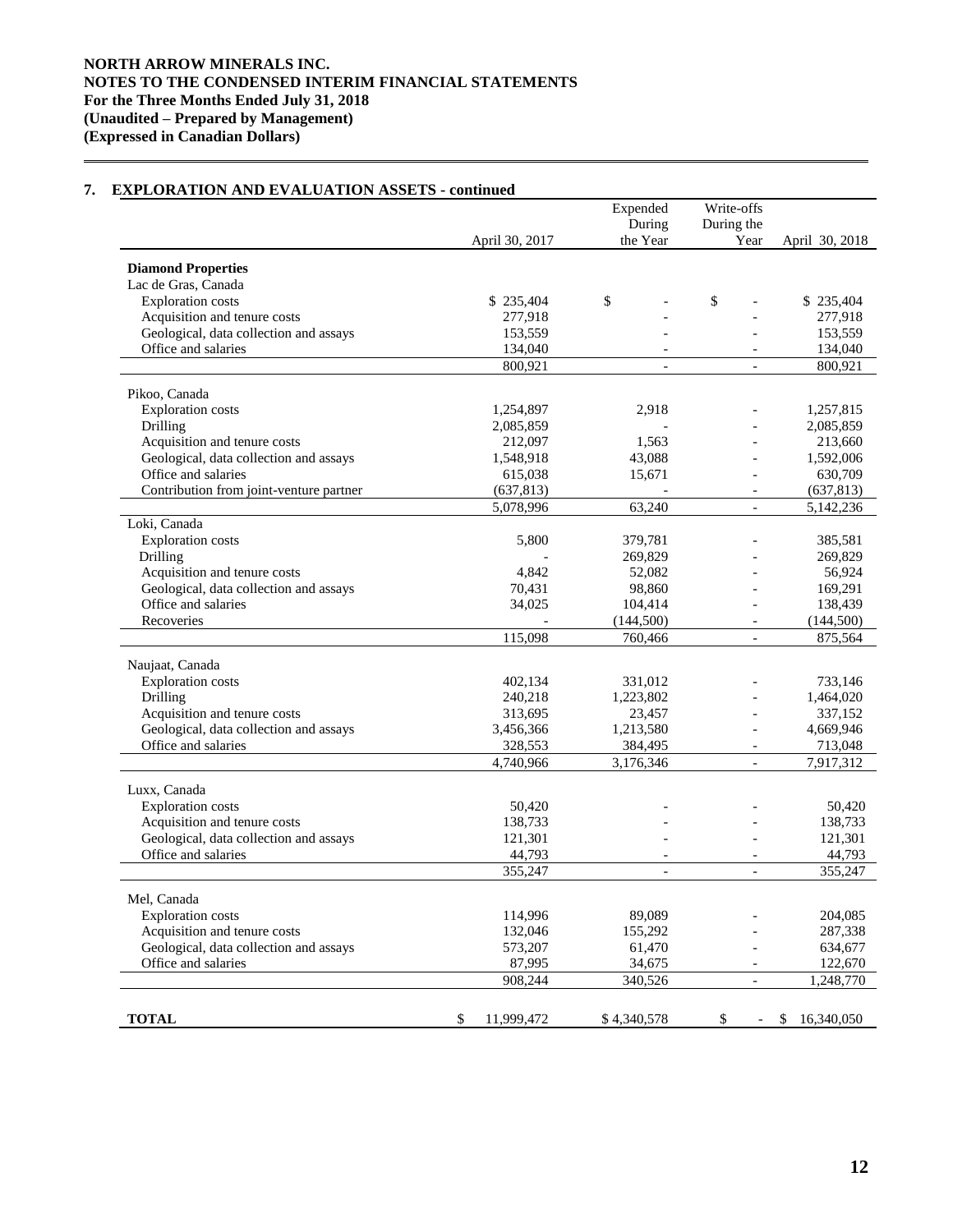## **7. EXPLORATION AND EVALUATION ASSETS - continued**

Title to exploration and evaluation assets involves certain inherent risks due to the difficulties of determining the validity of certain claims as well as the potential for problems arising from the frequently ambiguous conveyancing history characteristic of many exploration and evaluation assets. The Company has investigated title to all of its exploration and evaluation assets and, to the best of its knowledge, title to all of these assets are in good standing.

## **Diamond Properties, Canada**

Lac de Gras project, Northwest Territories

In October 2015, the Company and Dominion Diamond Corp. (subsequently Dominion Diamond Mines) ("Dominion") finalized a joint venture agreement to govern the ongoing evaluation, of the Lac de Gras Joint Venture Property ("the JV Property"), on the basis of a 45%/55% (North Arrow/Dominion) joint venture. Subsequent to December 2015, the Company has elected not to contribute its proportionate share of costs to the 2016, 2017, and 2018 exploration programs and, as a result, held an approximate 28% interest in the joint venture as at July 31, 2018.

Under the terms of an October 24, 2012 agreement with Springbok Holdings Inc. ("Springbok"), under which the Company acquired Springbok's interest in the JV Property, and as additional consideration for the acquisition, in the event the Company incurs \$2 million in joint venture expenditures on the JV Property, the Company will issue to Springbok that number of common shares of the Company having a value of \$1 million. To date the Company has not incurred any joint venture expenditures on the JV Property. A director of the Company is a principal of Springbok.

#### Naujaat project, Nunavut

The Company maintains a 100% interest in the Naujaat diamond project. This interest is subject to a February 15, 2017 agreement under which the Company agreed to pay Stornoway Diamond Corporation ("Stornoway") \$2.5 million at the time the first royalty payments relating to the Naujaat project are payable. Stornoway retains a 0.5% gross overriding royalty ("GOR") and net smelter royalty ("NSR") on diamond, precious metal and base metal production from the Naujaat project.

The Naujaat project is also subject to an additional 3% NSR on metals and a 3% gross production royalty ("GPR") on industrial minerals, including diamonds. Effective November 21, 2016, the Company reached an agreement with the underlying royalty holder where each of the NSR and GPR may be reduced to from 3% to 1% subject to future contingent cash payments totaling \$5.15 million and future staged exploration expenditures totalling \$20 million.

#### Pikoo project, Saskatchewan

The Company maintains a 100% interest in the Pikoo diamond project. This interest is subject to a February 15, 2017 agreement under which the Company agreed to pay Stornoway \$1.25 million at the time the first royalty payments relating to the Pikoo project are payable. Stornoway retains a 1% GOR and NSR on diamond, precious metal and base metal production from the Pikoo project.

#### Loki project, Northwest Territories

The Company maintains a 100% interest in the Loki diamond project subject to royalties ranging from 1.25% to 1.5% on diamonds and base and precious metals granted to Umgeni Holdings International Limited ("Umgeni") under the terms of a January 25, 2016 royalty purchase agreement. Umgeni is a private company of which a director of the Company is a beneficiary of the sole shareholder.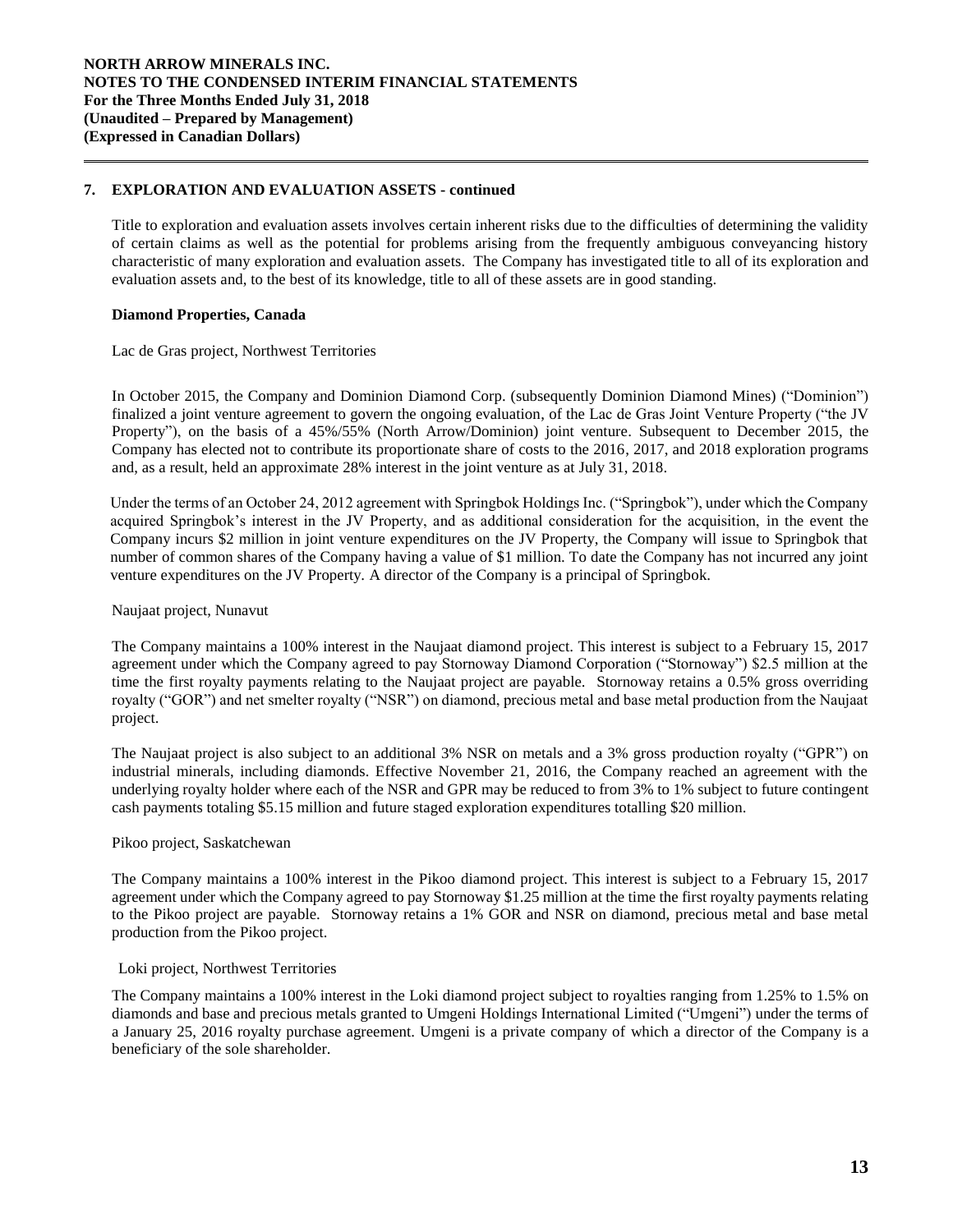## **7. EXPLORATION AND EVALUATION ASSETS - continued**

#### **Diamond Properties, Canada - continued**

#### Mel project, Nunavut

The Company maintains a 100% interest in the Mel diamond project in Nunavut. The project was acquired from Anglo Celtic Exploration Ltd., a private company controlled by a director, for 250,000 warrants entitling the holder to acquire 250,000 shares at a price of \$0.65 per share and is subject to a 1% GOR payable to Anglo Celtic Exploration Ltd. The Company retains the right to buy back one half of the GOR for \$1,000,000 at any time. Subsequent to July 31, 2018, these warrants expired.

#### Luxx project, Nunavut

The Company maintains a 100% interest in the Luxx diamond project in Nunavut. The project was acquired from Anglo Celtic Exploration Ltd., a private company controlled by a director, for 250,000 warrants entitling the holder to acquire 250,000 shares at a price of \$0.65 per share and is subject to a 1% GOR payable to Anglo Celtic Exploration Ltd. The Company retains the right to buy back one half of the gross overriding royalty for \$1,000,000 at any time. Subsequent to July 31, 2018, these warrants expired.

#### *Timiskaming project, Ontario/Quebec*

The Company maintains an 80% interest in the Timiskaming diamond project as part of an 80%/20% participating joint venture with Stornoway.

#### **Other Properties**

#### Contwoyto, Nunavut

During the year ended April 30, 2018, the Company completed the sale of its 100% interest in the Contwoyto Project, Nunavut, including the Butterfly gold prospect, to Benchmark Metals Inc. ("Benchmark"), formerly Crystal Exploration Inc., for consideration of \$100,000 and 333,333 common shares of Benchmark. Under the terms of the agreement, the Company received \$50,000 and 166,666 shares, having a fair value of \$52,500, on closing of the transaction. The second tranche of the shares have been received and the balance of the cash is due on or before December 15, 2018. The Company retains a 1.0% gross overriding royalty on diamonds and a 1.0% net smelter return on precious and base metals. Half of the royalties can be purchased by Benchmark at any time with the payment of \$1.0 million. The Company will also receive conditional share payments of 166,666 Benchmark shares in the event that Benchmark reports an inferred gold resource exceeding 250,000 ounces associated with the Butterfly gold prospect and a further 166,666 Benchmark shares in the event Benchmark reports a separate inferred resource of at least 250,000 ounces of gold outside of the Butterfly area.

#### **8. ACCOUNTS PAYABLE AND ACCRUED LIABILITIES**

|                                              | <b>July 31, 2018</b> | April 30, 2018    |
|----------------------------------------------|----------------------|-------------------|
| Trade payables<br><b>Accrued liabilities</b> | 509,729<br>110,749   | 395,497<br>42,000 |
|                                              | 620,478<br>\$        | 437,497           |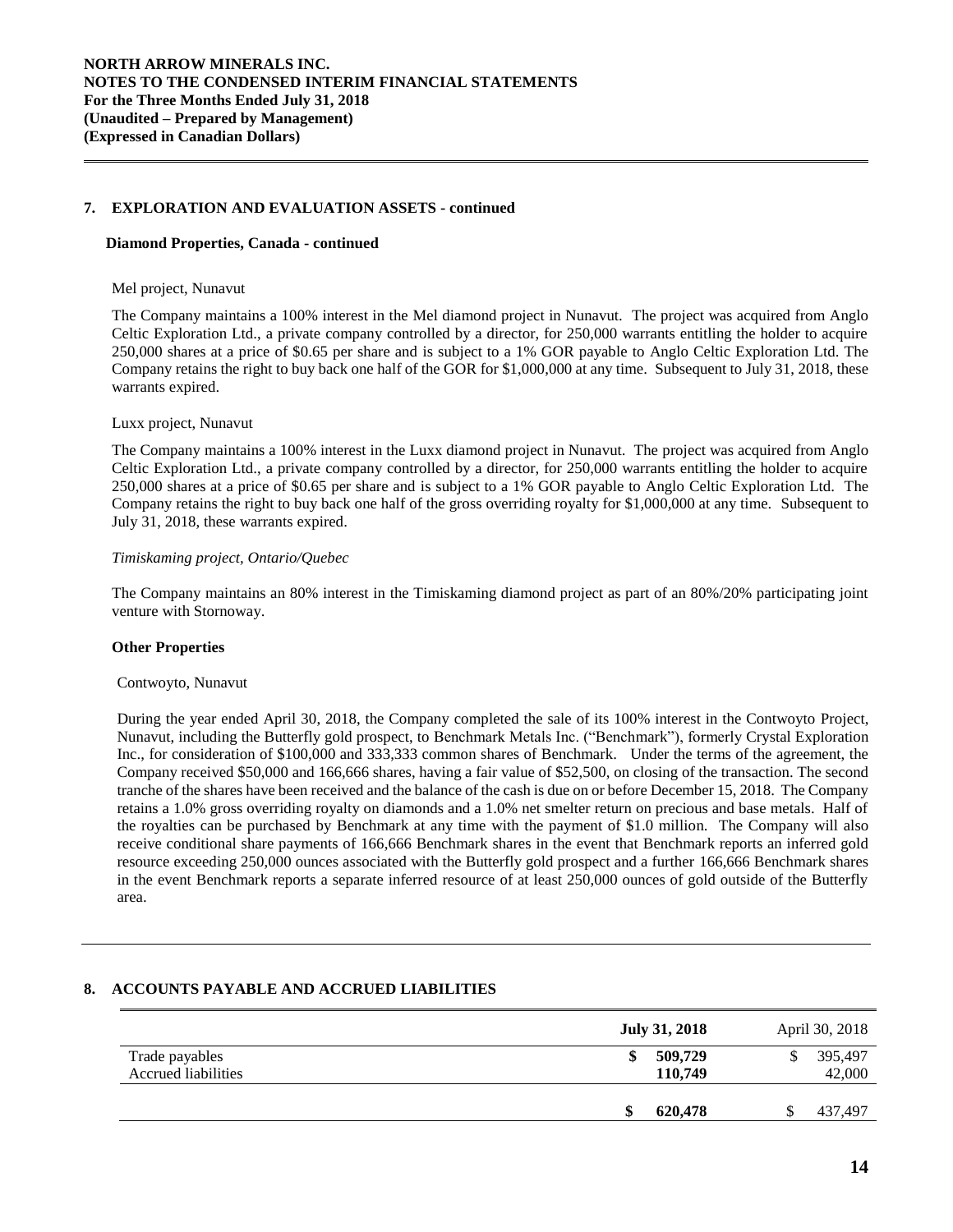## **9. CAPITAL STOCK AND RESERVES**

#### **Authorized share capital**

The authorized share capital of the Company is an unlimited number of common shares without par value.

#### **Share issuances**

- a) On May 18, 2017, the Company completed a non-brokered private placement of 20,000,000 units at a price of \$0.25 per unit for gross proceeds of \$5,000,000. Each unit consisted of one common share and one common share purchase warrant. At May 18, 2017, the Company's market price was \$0.215 per share: accordingly, \$700,000 of the proceeds were assigned to the value of the warrants under the residual method. Each warrant entitles the holder to purchase one additional common share at a price of \$0.40 per share for a period of three years.
- b) On June 19, 2018, the Company issued 10,135,000 flow-through shares at a price of \$0.20 per share and 6,481,717 non-flow-through units at a price of \$0.17 per unit for gross proceeds of \$3,128,892. Each non-flow-through unit consisted of a non-flow through share and a transferrable warrant that entitles the holder to purchase one share at a price of \$0.30 for a period of 24 months. If, commencing on October 20, 2018, the closing price of the Company's shares is at or above \$0.40 for 10 or more consecutive trading days, the expiry date of the warrants may be accelerated to the date that is 30 days after the acceleration trigger date. The flow-through shares were issued at a premium which was determined to be \$304,050 and this has been recorded as a deferred premium liability. During the three months ended July 31, 2018, the Company incurred eligible exploration expenditures and credited other income of \$100,336 to operations and the remaining amount of \$203,714 is recorded as the deferred premium at July 31, 2018. Finders' fees and costs of \$90,169 were payable in connection with these private placements.

#### **Stock options and warrants**

At the Company's Annual General Meeting held on November 9, 2017, the shareholders ratified the stock option plan (the "Plan"). The Plan gives the directors the authority to grant options to directors, officers, employees and consultants. The maximum number of shares to be issued under the Plan is 10% of the issued and outstanding common shares at the time of the grant. The exercise price of each option granted shall not be less than the market price at the date of grant less a discount up to 25% in accordance with the policies of the TSX Venture Exchange ("TSXV"). Options granted typically have a term up to 5 years with vesting provisions determined by the directors in accordance with TSXV policies for Tier 2 Issuers, with a typical vesting period of 25% upon grant and 25% every six months thereafter.

| Number of     |     | Exercise | Number of            |                    |
|---------------|-----|----------|----------------------|--------------------|
| <b>Shares</b> |     | Price    | <b>Shares Vested</b> | <b>Expiry Date</b> |
| 200,000       | S.  | 0.50     | $*200,000$           | September 23, 2018 |
| 982,500       |     | 0.70     | 982,500              | January 28, 2019   |
| 607,500       | \$  | 0.60     | 607,500              | September 25, 2019 |
| 200,000       | \$. | 0.54     | 200,000              | December 16, 2019  |
| 2,230,000     | \$. | 0.27     | 1,672,500            | June 23, 2022      |
| 150,000       |     | 0.25     | 75,000               | November 21, 2022  |
| 2,070,000     |     | 0.27     | 2,070,000            | May 10, 2023       |
| 2,695,000     | \$. | 0.20     | 673,750              | July 12, 2023      |
| 9,135,000     |     |          | 6,481,250            |                    |

As at July 31, 2018, the following stock options were outstanding:

Subsequent to July 31, 2018 the stock option expired unexercised.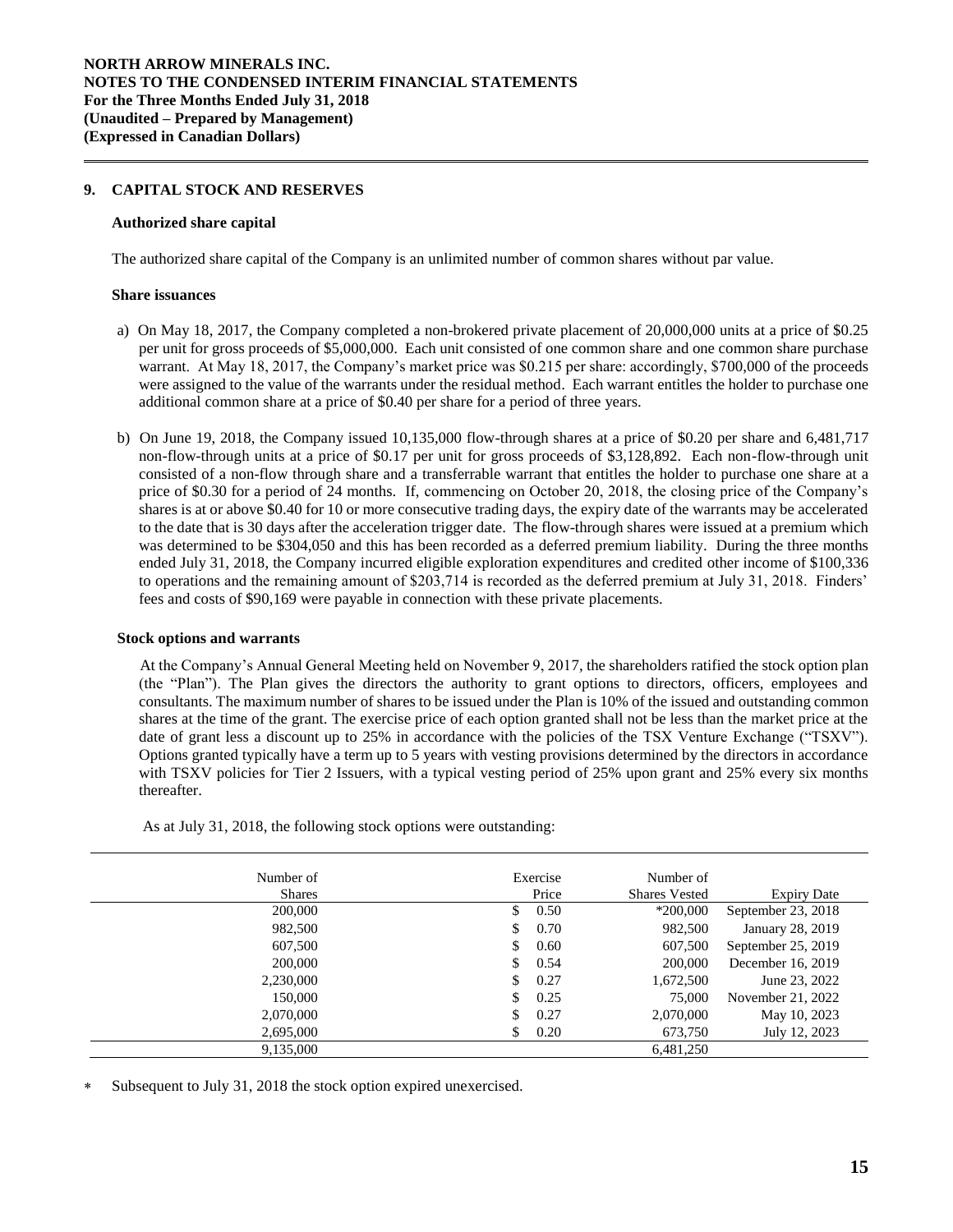## **9. CAPITAL STOCK AND RESERVES - continued**

#### **Stock options and warrants – continued**

A summary of the Company's stock option activity is as follows:

|                         |             | Weighted              |
|-------------------------|-------------|-----------------------|
|                         | Number      | Average               |
|                         | of Options  | <b>Exercise Price</b> |
| Balance, April 30, 2017 | 4,140,000   | \$0.47                |
| Options granted         | 2,380,000   | 0.27                  |
| Balance, April 30, 2018 | 6,520,000   | 0.38                  |
| Options expired         | (2,155,000) | 0.28                  |
| Options extended        | 2,075,000   | 0.27                  |
| Options granted         | 2,695,000   | 0.20                  |
| Balance, July 31, 2018  | 9,135,000   | \$0.33                |

#### **Share-based compensation**

During the three months ended July 31, 2018, the Company extended 2,075,000 and granted 2,695,000 stock options (2017  $-2,230,000$ ) having a total fair value of \$714,496 (2017 - \$486,644) and a weighted average grant-date value of \$0.15 (2017 - \$0.20) per option. During the three months ended July 31, 2018, the Company recognized share-based compensation of \$432,94 (2017 – \$264,010) relating to options vested during the period.

The fair value of options granted was estimated on the date of grant using the Black-Scholes option pricing model, with the following assumptions:

|                                 | July 31, 2018 | July 31, 2017 |
|---------------------------------|---------------|---------------|
| Risk-free interest rate         | 1.75%         | 1.33%         |
| Expected dividend yield         | Nil           | Nil           |
| Expected stock price volatility | 115.02%       | 131.43%       |
| Expected life                   | 5 years       | 5 years       |
| Expected forfeiture rate        | Nil           | Nil           |

A summary of the Company's warrant activity is as follows:

|                         | Number<br>of<br>Warrants | Weighted<br>Average<br><b>Exercise Price</b> |
|-------------------------|--------------------------|----------------------------------------------|
| Balance, April 30, 2017 | 1,000,000                | \$0.45                                       |
| Expired                 | (500,000)                | 0.25                                         |
| Issued                  | 20,000,000               | 0.40                                         |
| Balance, April 30, 2018 | $*20,500,000$            | 0.41                                         |
| Issued                  | $**6,481,717$            | 0.30                                         |
| Balance, July 31, 2018  | 26,981,717               | \$0.38                                       |

\* Consists of 500,000 warrants exercisable at a price of \$0.65 per share that expired August 19, 2018 and 20,000,000 warrants exercisable at a price of \$0.40 per share expiring May 18, 2020.

\*\* Consists of 6,481,717 warrants exercisable at a price of \$0.30 per share expiring June 19, 2020.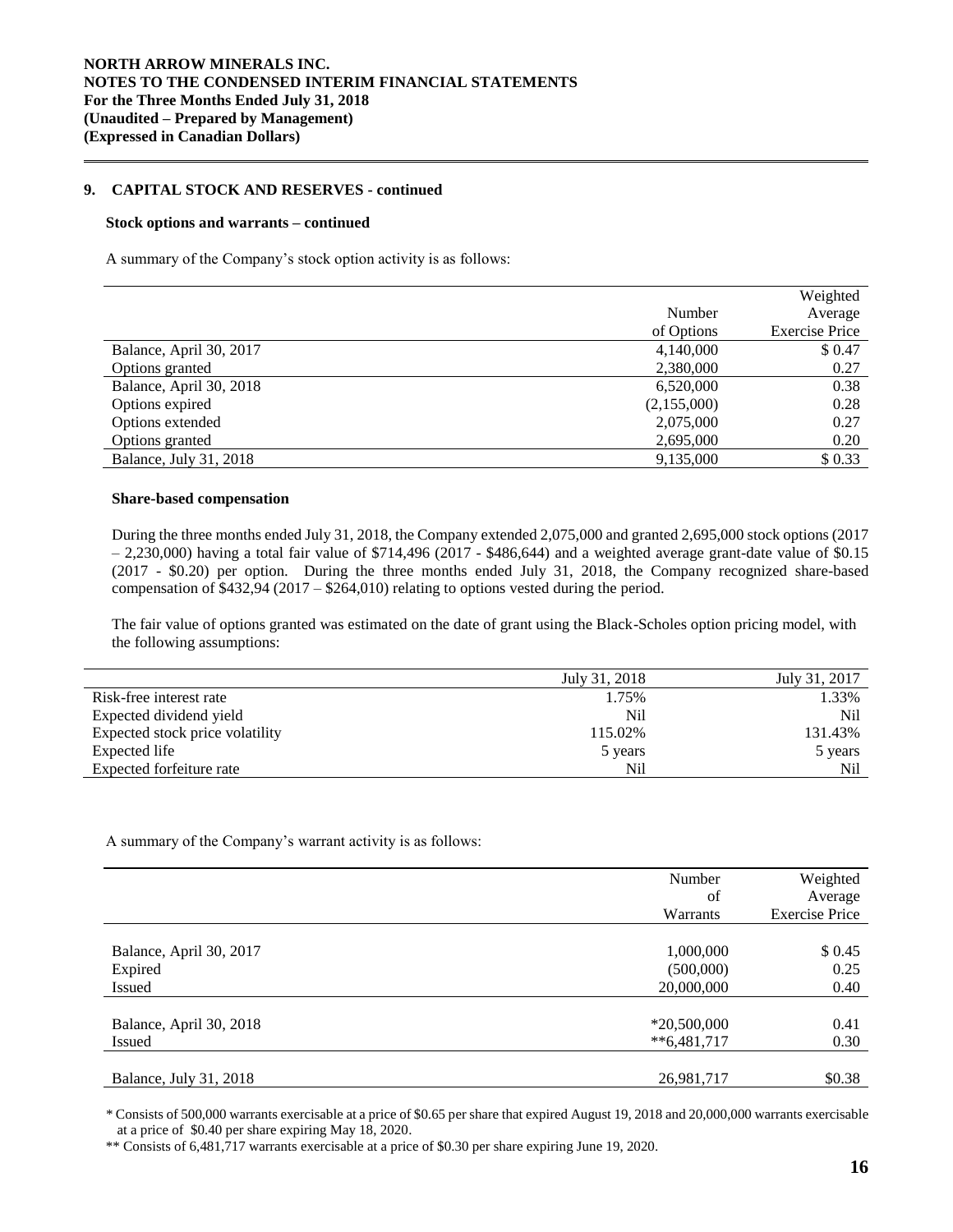## **10. RELATED PARTY TRANSACTIONS**

Details of the transactions between the Company and related parties not disclosed elsewhere in the financial statements are disclosed below.

The Company incurred the following transactions in the normal course of operations in connection with companies which have an officer and/or director in common.

- a) Paid or accrued consulting fees of \$4,500 (2017 \$4,500) to the Corporate Secretary of the Company. This amount is included in salaries disclosed below.
- b) Paid \$976 (2017 \$962) for office costs to a company controlled by a director.
- c) Charged related parties \$6,900 (2017 \$6,900) for rent, office and administrative costs.
- d) Included in other receivables is \$1,575 (2017 \$5,403) due from companies having a director or officers in common.

The remuneration of directors and key management personnel during the period ended July 31, 2018 was as follows:

|                                                                                                    | July 31, 2018               | July 31, 2017               |
|----------------------------------------------------------------------------------------------------|-----------------------------|-----------------------------|
| Salaries <sup>1</sup><br>Salaries in exploration $costs1$<br>Share-based compensation <sup>2</sup> | 44,726<br>32,000<br>256,168 | 51,051<br>25,660<br>168,702 |
| Total                                                                                              | 332,894                     | 245,413                     |

1 – When key management is working specifically on mineral properties their time is capitalized against the mineral property.

2 – Share-based compensation is the fair value of options that have been granted to directors and key management personnel.

During the year ended April 30, 2016, the Company entered into an employment agreement with a senior employee and officer for his services requiring a minimum annual payment of \$225,000. In addition, the employment agreement contains clauses which could provide for a payment or payments in excess of \$450,000 on termination of employment or conclusion of a change in control or similar transaction.

## **11. COMMITMENTS**

Commitments for rental of the Company's office space and equipment are as follows:

| Year ending    |          |
|----------------|----------|
| April 30, 2019 | \$58,669 |
| April 30, 2020 | \$78,226 |
| April 30, 2021 | \$59,579 |
| April 30, 2022 | \$3,636  |
|                |          |